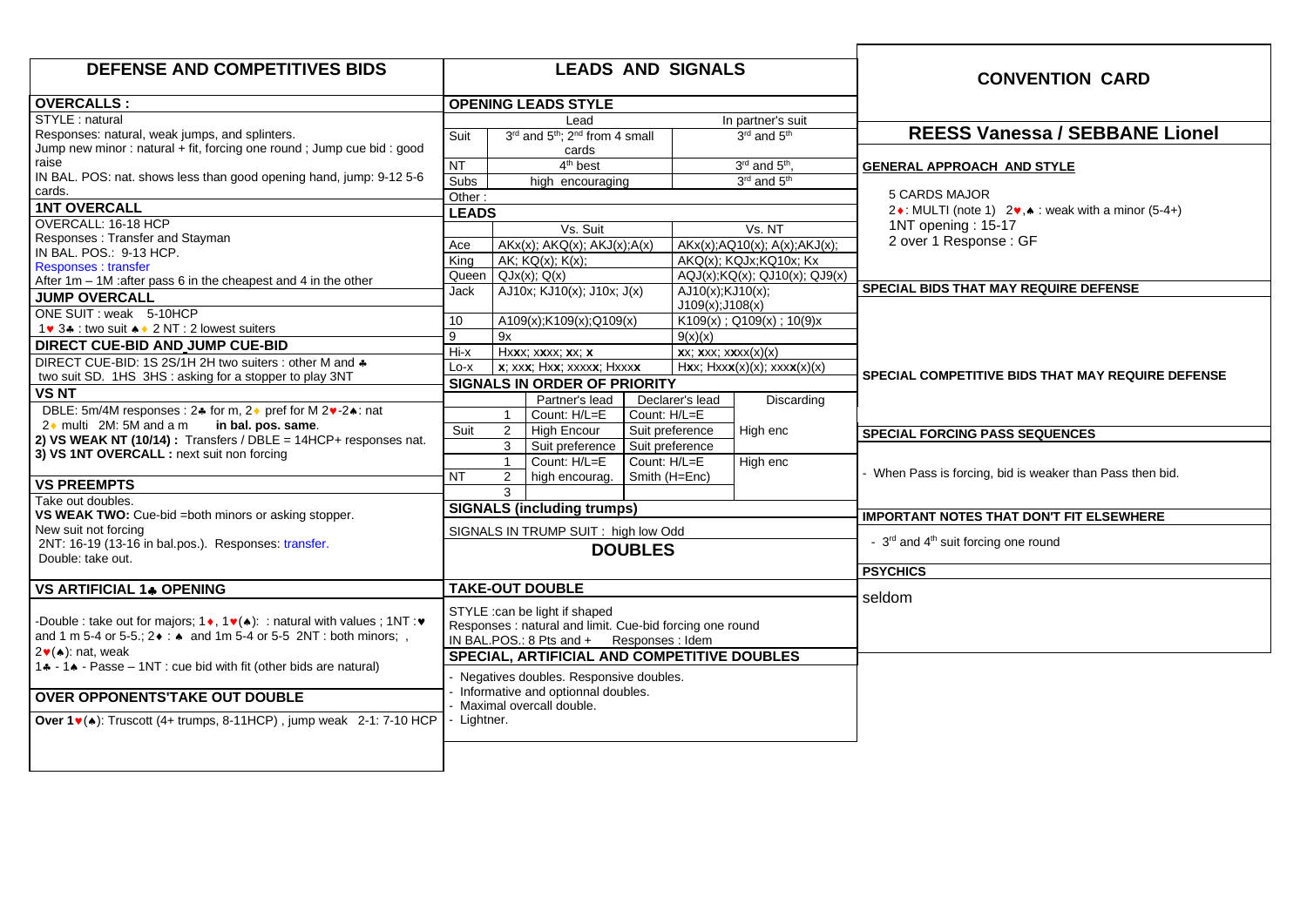|                                    | A<br>${\sf R}$<br>T. | <b>CARDS</b>                                   | <b>DESCRIPTION</b>                                                | $\boldsymbol{X}$<br><b>NÉGATIF</b><br>thru | <b>RESPONSES</b>                                                                                  | <b>SUBSEQUENT AUCTION</b>                                                                                                                                              | <b>MODIFICATION OVER COMPETITION AND</b><br><b>WITH PASS PARTNER</b>                                                                                                                                                                                             |
|------------------------------------|----------------------|------------------------------------------------|-------------------------------------------------------------------|--------------------------------------------|---------------------------------------------------------------------------------------------------|------------------------------------------------------------------------------------------------------------------------------------------------------------------------|------------------------------------------------------------------------------------------------------------------------------------------------------------------------------------------------------------------------------------------------------------------|
| 1 $\clubsuit$<br>$1 \bullet$       |                      | 3<br>3                                         | 11 <sup>+</sup> HCP;<br><b>11+ HCP</b>                            | 3 <sub>•</sub><br>$3\spadesuit$            | 14 - 24 or 1 + - 2 + : 5 + and 4 v weak 5-10 HCP.<br>2NT = relay asking strength and distribution | $1m - 1M - splinters$<br>$1m - 1M - 4M$ : fit 5422<br>$1m - 1M - 3NT : 18-19$<br>balanced fit<br>24 relay after 1NT rebid<br>$1 \cdot -2 \cdot 2NT : 12 - 14$ or 18-19 | After Overcalls: transfers if overcall is 1D or 1H                                                                                                                                                                                                               |
| $1 \cdot$<br>1 $\triangle$         |                      | $5\phantom{.0}$<br>5                           | <b>10+ HCP</b><br><b>10+ HCP</b>                                  | $4 \spadesuit$<br>$4 \spadesuit$           | 1M - 2NT : fit 3 cards 11-13 HCP, balanced or<br>semi balanced<br>$1M - 3M$ : limit raise.        | <b>Splinters</b>                                                                                                                                                       | After pass : Drury<br>After Overcalls : 1 level : Transfers; jump in minor<br>shows fit; 2NT: 4 trumps and GF; Cuebid: fit 3 or 4 limit<br>1v/* 3v/* fit with 4 trumps, 3-7HCP.<br>After Double 2NT: shows fit. Other = transfers<br>Other suit: less than 12 H. |
| 1 N <sub>T</sub>                   |                      |                                                | <b>15-17 HCP</b>                                                  | 3 <sub>•</sub>                             | 24 : Stayman 5 responses<br>2 ♦, 2 •, 2 •, 2 11 : Transfers<br>3+: Puppet                         |                                                                                                                                                                        | AFTER OVERCALL:<br>After 2 ♦/♥/▲ transfer : double is take out<br>AFTER X PENALTY: Natural AFTER X TAKE OUT:<br><b>Transfers</b>                                                                                                                                 |
| $2 +$                              | $\mathbf{x}$         | $\mathbf{0}$                                   | <b>GAME FORCING</b><br><b>ANY</b>                                 | 3 <sub>•</sub>                             | Italian controls. 2 · = 0/1, 2 · = 2/3, 2 · = 4/5, 2SA=6+                                         | Stayman and transfers on<br>2NT rebid.                                                                                                                                 | 24-2X - Double : stronger than pass                                                                                                                                                                                                                              |
| $2 \bullet$<br>(note 1)            | x                    | $\mathbf{0}$                                   | <b>MULTI</b>                                                      | $3*$                                       | 2v/2▲/3v/3▲: pass or correct<br>2NT relay GF 3.4: Relay 3. t Invitation with v                    | Stayman and transfers on<br>2NT rebid.                                                                                                                                 | 2 • -Double- pass : to play 2 • x                                                                                                                                                                                                                                |
| $2 \cdot$<br>$2 \triangleleft$     |                      | $5\phantom{.0}$<br>5                           | $5 \vee$ and a m<br>$5*$ and a m                                  | $2\spadesuit$                              | 2NT: asking for minor 3.: Relay                                                                   |                                                                                                                                                                        | Penalty doubles on overcalls                                                                                                                                                                                                                                     |
| 2NT                                |                      |                                                | 20-21 HCP<br>5M possible                                          | 3 <sub>A</sub>                             | 34 : Stayman 4 responses<br><b>Transferts</b>                                                     | $2NT-3*-3*-3* : 5*/4*$                                                                                                                                                 | Negative Double ; overcall natural except 3.4 Landy                                                                                                                                                                                                              |
| 3m<br>3M<br>3NT<br>4m<br>4M<br>4NT | $\mathbf{x}$<br>X    | $\overline{7}$<br>$\overline{7}$<br>7/8<br>7/8 | Preempt<br>Preempt<br>AKQxxxx in a m<br>natural<br>2 minors (6-5) |                                            | New suit forcing<br>New suit forcing<br>4 ♦ asking for controls (sg)                              | for Queen of trump.<br>- 5NT : grand slam force, asking Kings<br>- Standard controls and cue-bids                                                                      | <b>SLAM APPROACH AND CONVENTIONS</b><br>- 4NT (sometimes 5NT) : 5 Keys Cards Blackwood 41-30. Then next suit asks                                                                                                                                                |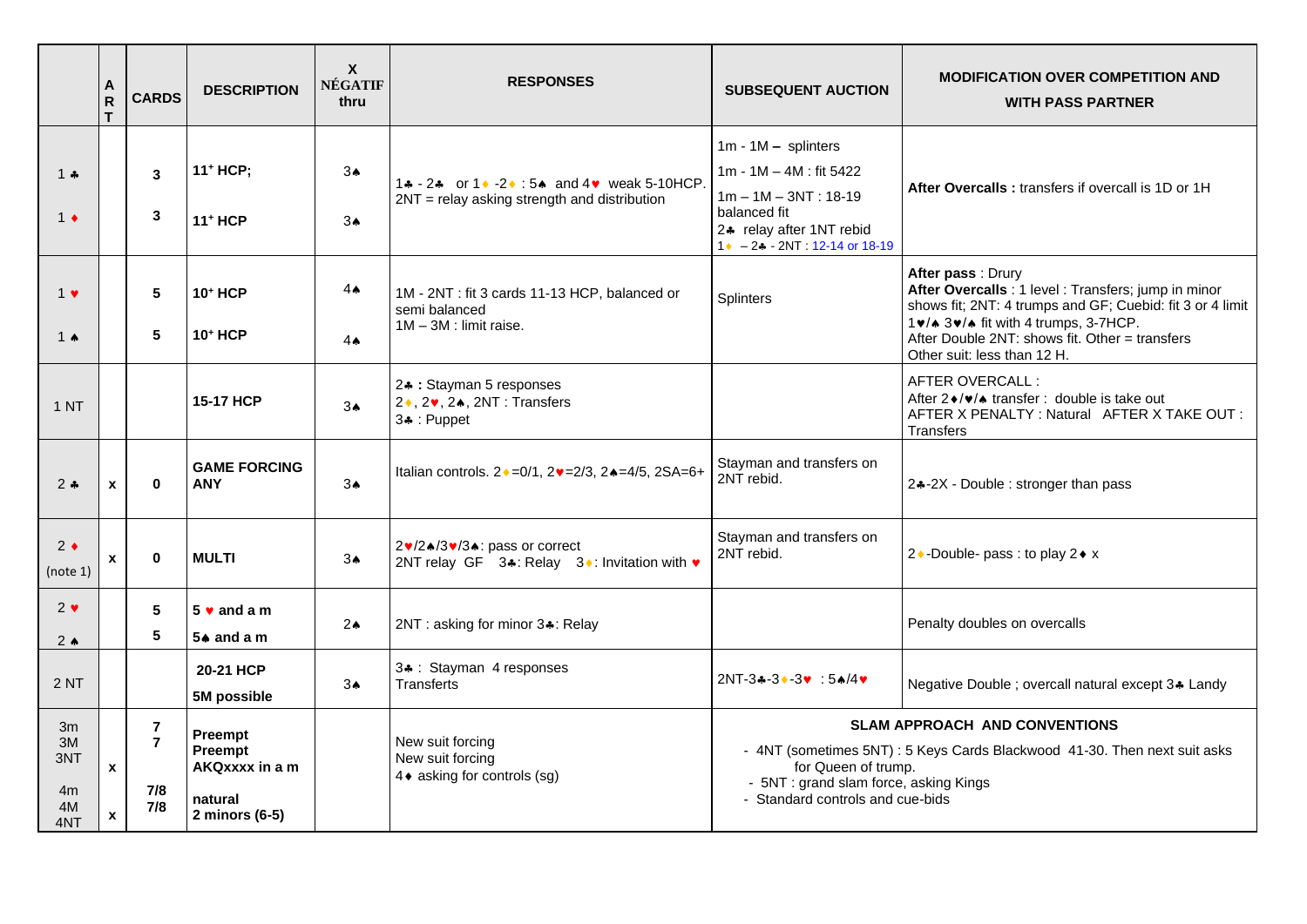|                                                      |                                                                            |                                                                                                | Note 1 : 2♦ MULTI (22-23 HCP if balanced)                                                                                              |
|------------------------------------------------------|----------------------------------------------------------------------------|------------------------------------------------------------------------------------------------|----------------------------------------------------------------------------------------------------------------------------------------|
| $2\bullet$                                           |                                                                            |                                                                                                | $2 \cdot 2 \cdot 2$ : passe or correct                                                                                                 |
| 2NT                                                  |                                                                            |                                                                                                | : 22-23 HCP; Stayman and Transfers                                                                                                     |
|                                                      | $2\bullet$ $2\bullet$<br>$3\cdot = \bullet$ mini<br>$3 \cdot = \cdot$ maxi |                                                                                                | : passe or correct                                                                                                                     |
| $2\bullet$<br>$3\bullet$<br>$3\bullet$<br>$3\bullet$ |                                                                            | 2NT<br>$:$ mini $\bullet$<br>: mini ▲                                                          | relay<br>: maxi (3 • relay then 3H=S, 3S=H)                                                                                            |
| $2\bullet$<br>$3\bullet$<br>$3\bullet$               | $3\bullet$<br>$3\spadesuit$<br>$3\spadesuit$                               | $3 - 3$<br>:H<br>: invitation H<br>: GF with S<br>3NT : to play<br>$\cdot$ S<br>: invitation S | : relay                                                                                                                                |
| $2\bullet$<br>$3\bullet$<br>3 <sub>•</sub>           |                                                                            | 3♦<br>: no fit                                                                                 | : at least propositional with H<br>: no fit but solid spades                                                                           |
| $2\bullet$                                           |                                                                            | $3\bullet$ : P/C<br>$4 - 4$<br>$4\bullet$                                                      | 34 : Natural, invitation<br>4v/<br><b>Av/&gt; Audio</b> information<br>: relay $4D=H$ , $4H=S$<br>: to play in the suit of the partner |

## **After overcall by Double**

|  | $2 \leftarrow (x)$ Pass : want to play in D |
|--|---------------------------------------------|
|  | $xx$ : tranfer to 2H. then pass or correct  |
|  | $2\vee\wedge\cdots P/C$                     |

## **After overcall by a suit**

2 (2 $\mathbf{v}/\mathbf{A}$ ) x : P/C<br>3.4 : Natu : Natural not forcing 2NT : Minors strong

## **In fourth position**